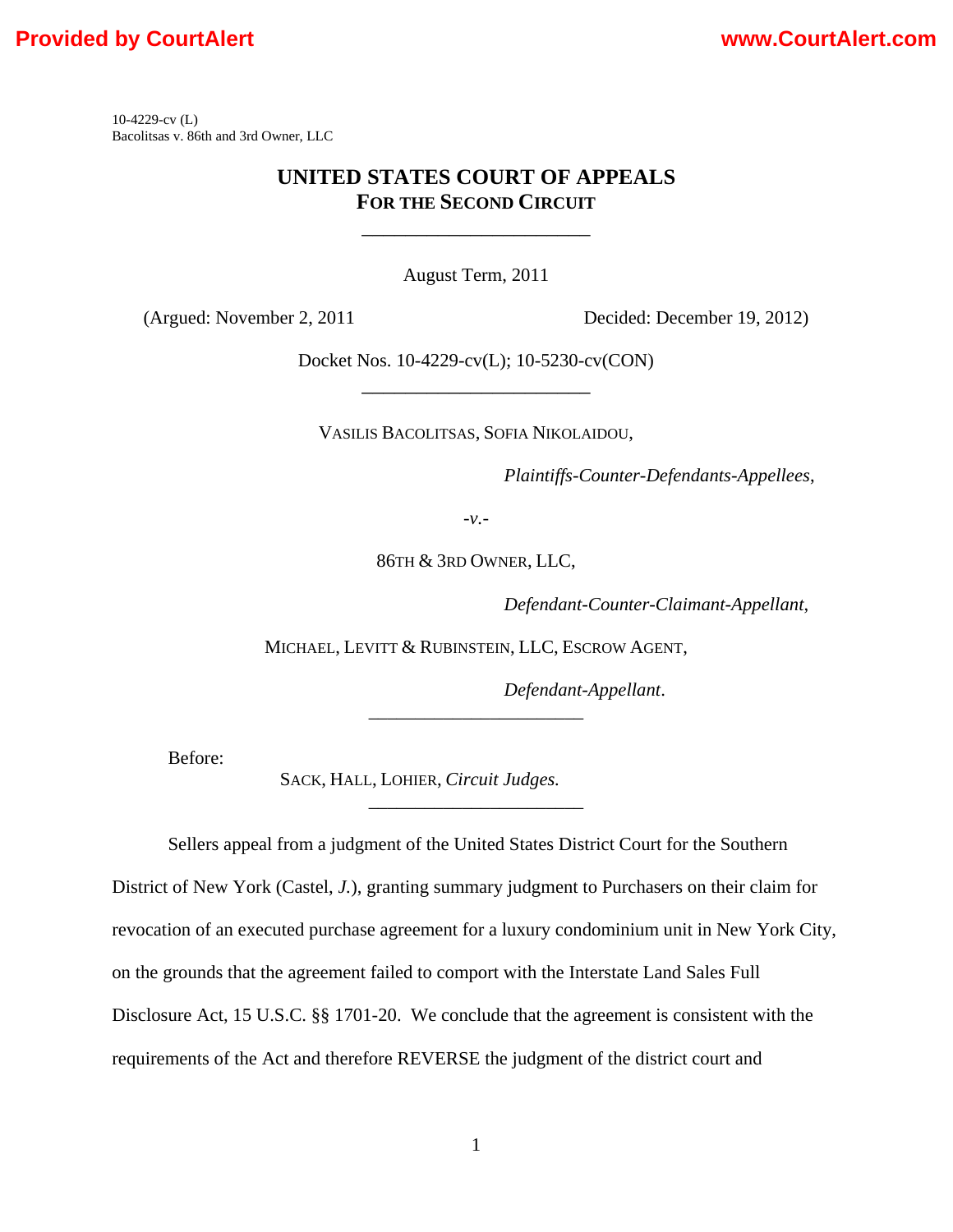REMAND with instructions that judgment be entered for Sellers. We DISMISS as moot

Purchasers' related appeal challenging denial of attorneys' fees, Docket No. 10-5230-cv.

 REVERSED AND REMANDED. *\_\_\_\_\_\_\_\_\_\_\_\_\_\_\_\_\_\_\_\_\_\_\_*

> JEFFREY R. METZ (Adam Leitman Bailey, John M. Desiderio, William J. Geller, Courtney J. Killelea, *on the brief*), Adam Leitman Bailey, P.C., New York, New York, *for Plaintiffs-Counter-Defendants-Appellees*.

> MARK WALFISH (Adrienne B. Koch and Thomas M. Lopez, *on the brief*), Katsky Korins LLP, New York, New York, *for Defendant-Counter-Claimant-Appellant*  86th & 3rd Owner, LLC *and Defendant-Appellant* Michael, Levitt & Rubinstein, LLC.

LI YU, Assistant United States Attorney (Sarah S. Normand, Assistant United States Attorney, *on the brief*), *for* Preet Bharara, United States Attorney for the Southern District of New York, New York, New York, *for Amicus Curiae* The United States of America.<sup>1</sup>

Robert D. Kaplan, Friedman Kaplan Seiler & Adelman LLP, New York, New York, *for Amicus Curiae* The Real Estate Board of New York.

*\_\_\_\_\_\_\_\_\_\_\_\_\_\_\_\_\_\_\_\_\_\_\_*

HALL, *Circuit Judge*:

This appeal provides us with an opportunity to clarify the requirements of the Interstate

Land Sales Full Disclosure Act ("ILSA"), 15 U.S.C. §§ 1701-20, a statute that, while enacted

more than forty years ago, has received little attention from the federal courts until recently. In

basic terms, ILSA protects individual buyers or lessees who purchase or lease lots in large,

uncompleted housing developments, including condominiums, by mandating that developers

 <sup>1</sup> When this appeal was originally briefed, the United States filed an appearance as *amicus curie* on behalf of the United States Department of Housing and Urban Development ("HUD"). Following passage of the Dodd-Frank Wall Street Reform and Consumer Protection Act, Pub. L. No. 11-203 (2010) (codified in part at 12 U.S.C. §§ 5481-5603), however, the rulemaking and other authority historically vested in HUD under the Interstate Land Sales Full Disclosure Act was transferred to the newly created Consumer Financial Protection Bureau ("CFPB"). *See* 12 U.S.C. § 5581 (transferring "[a]ll consumer protection functions" under the Interstate Land Sales Full Disclosure Act to the CFPB). The government has notified us that the CFPB has adopted all of HUD's arguments.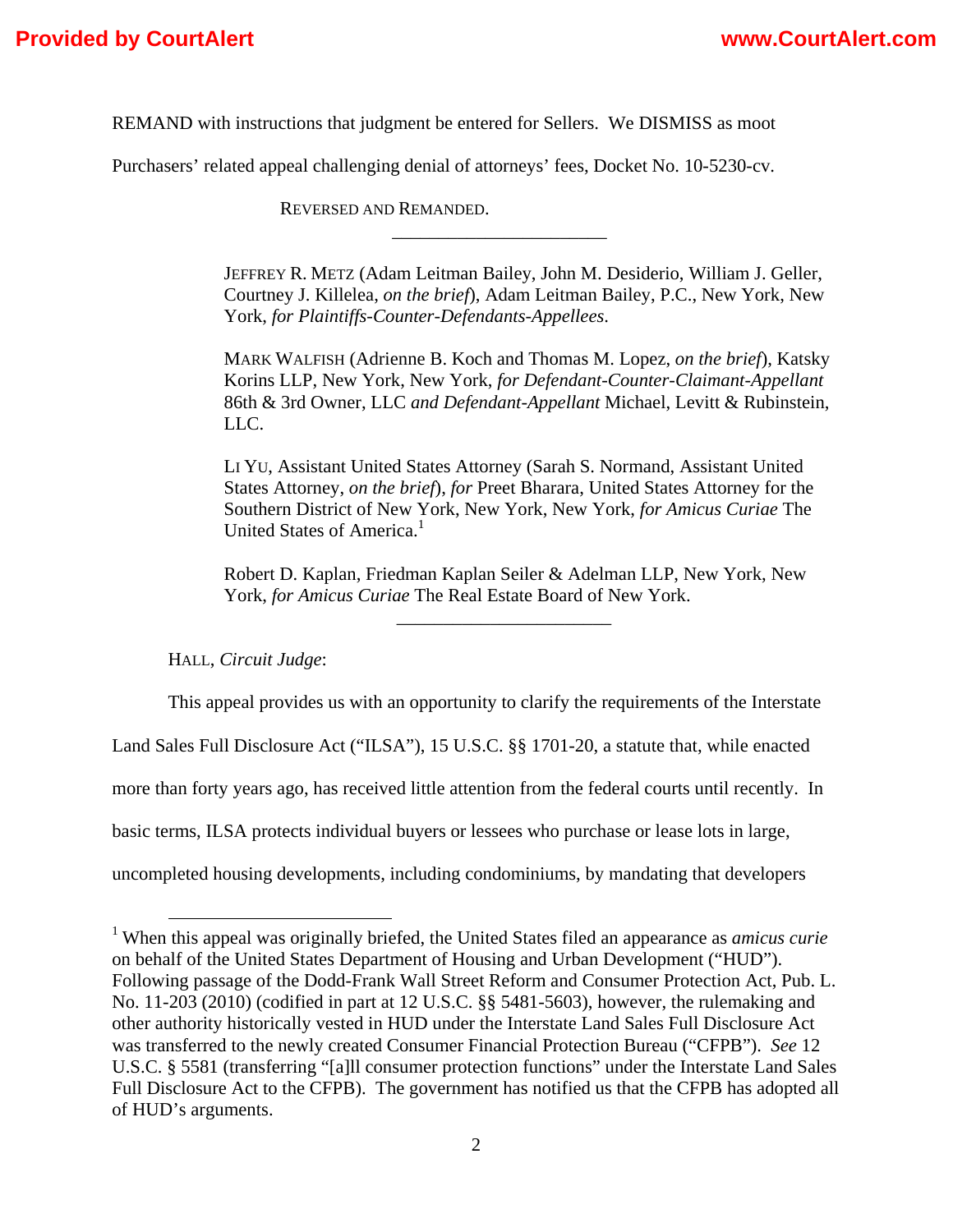make certain disclosures. If a developer fails to provide these disclosures, ILSA permits buyers or lessees, under certain circumstances, to revoke their purchase or lease agreements within a designated period from the date of signing. 15 U.S.C. § 1703(d). As one of our sister circuits observed recently, it is this feature of ILSA that has made the statute "an increasingly popular means of channeling buyer's remorse into a legal defense to a breach of contract claim." *Stein v. Paradigm Mirasol, LLC*, 586 F.3d 849, 852 (11th Cir. 2009).

In the present case, Plaintiffs-Counter-Defendants-Appellees Vasilis Bacolitsas and Sofia Nikolaidou ("Plaintiffs") sought to avail themselves of § 1703(d)'s terms by bringing suit for revocation of a purchase agreement they executed with Defendant-Counter-Claimant-Appellant 86th & 3rd Owner, LLC and Defendant-Appellant Michael, Levitt & Rubinstein, LLC ("Defendants") for a luxury condominium unit in New York City, asserting that the agreement failed to comport with ILSA's disclosure requirements. Plaintiffs alleged, *inter alia*, that the purchase agreement was revocable because it did not contain "a description of the lot which makes such lot clearly identifiable and which is in a form acceptable for recording." 15 U.S.C. § 1703(d)(1). The district court granted summary judgment to Plaintiffs, concluding that because their purchase agreement was not recordable under state law, it did not comply with  $\S 1703(d)(1)$ and was therefore subject to revocation. Addressing a question of first impression in this Court, we disagree and hold that  $\S 1703(d)(1)$  requires the description and not the agreement itself be "in a form acceptable for recording" and that the description at issue in this case satisfies ILSA's requirements. We therefore REVERSE the district court's judgment and REMAND with instructions that the district court enter judgment for Defendants.<sup>2</sup>

<sup>&</sup>lt;sup>2</sup> Plaintiffs-Counter-Defendants-Appellees Vasilis Bacolitsas and Sofia Nikolaidou have filed a separate appeal from a post-judgment order of the district court denying their motion for attorneys' fees. We consolidated that appeal with the present case for purposes of decision, and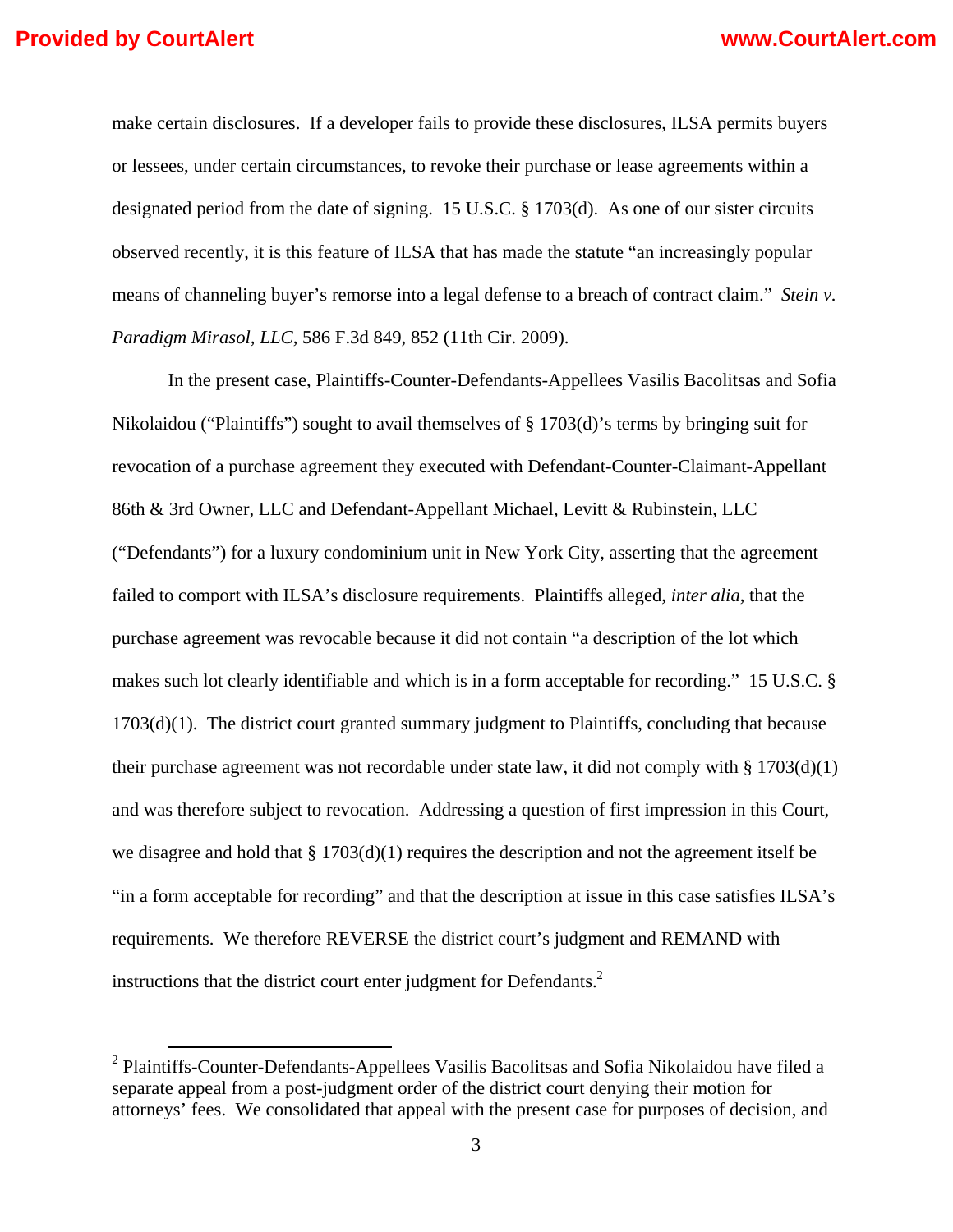### **BACKGROUND**

The facts are undisputed. The Brompton Condominium ("Brompton") is a luxury condominium building located at 86th Street and Third Avenue in Manhattan, New York. Defendant 86th & 3rd Owner, LLC (the "Sponsor") sells, offers, and advertises units in the Brompton, and Defendant-Appellant Michael, Levitt & Rubinstein, LLC (the "Escrow Agent") is the Sponsor's escrow agent for all purchases of units in the building. Consistent with its obligations under ILSA, *see* 15 U.S.C. §§ 1704-05; 24 C.F.R. §§ 1710.100, 1710.105-18, the Sponsor previously filed with the United States Department of Housing and Urban Development ("HUD") a statement of record containing the property report, and, as required by statute, the property report provided all potential purchasers of units, including Plaintiffs, with certain information and warnings about the Brompton. $3$  In addition, the Sponsor previously filed the condominium offering plan (the "Plan") with the Office of the New York State Attorney General pursuant to New York General Business Law §§ 352-e – 352-eeee*.* Attached to the Plan were drafts of a unit deed and the Sponsor's declaration of Condominium ("Draft Declaration").<sup>4</sup> The

based on our reversal of the district court's judgment in the lead appeal, we DENY Plaintiffs' related appeal, Docket No. 10-5230-cv, as moot.

<u> 1989 - Johann Stein, marwolaethau a gweledydd a ganlad y ganlad y ganlad y ganlad y ganlad y ganlad y ganlad</u>

 $3$  Under ILSA, a sponsor must file with HUD a statement of record, containing a property report, prior to selling or leasing any units in a proposed condominium development. *See* 15 U.S.C. §§ 1703(a)(1)(A), 1706. The property report must then be furnished to any purchaser or lessee prior to the execution of any contract for the sale or lease of a unit, and if the sponsor fails to follow this procedure, the purchaser or lessee may revoke the contract within two years from the date of signing. *See id.*, § 1703(a)(1)(B); 24 C.F.R. § 1710.105(c). It is undisputed here that the Sponsor correctly filed a statement of record with HUD, Joint Appendix ("J.A.") 323-24, 368-69, and provided Plaintiffs with a copy of the property report, J.A. 319, 362.

<sup>&</sup>lt;sup>4</sup> Under New York law, a parcel of real property becomes a condominium by filing a declaration pursuant to New York Real Property Law § 339-n. *See Schoninger v. Yardarm Beach Homeowners Ass'n, Inc.*, 523 N.Y.S.2d 523, 526-27 (2d Dep't 1987). In the ordinary course, a declaration is not filed until construction of the condominium is complete because it is only at that point that new tax numbers can be assigned to the property. *See* N.Y. Real Prop. L. § 339-p.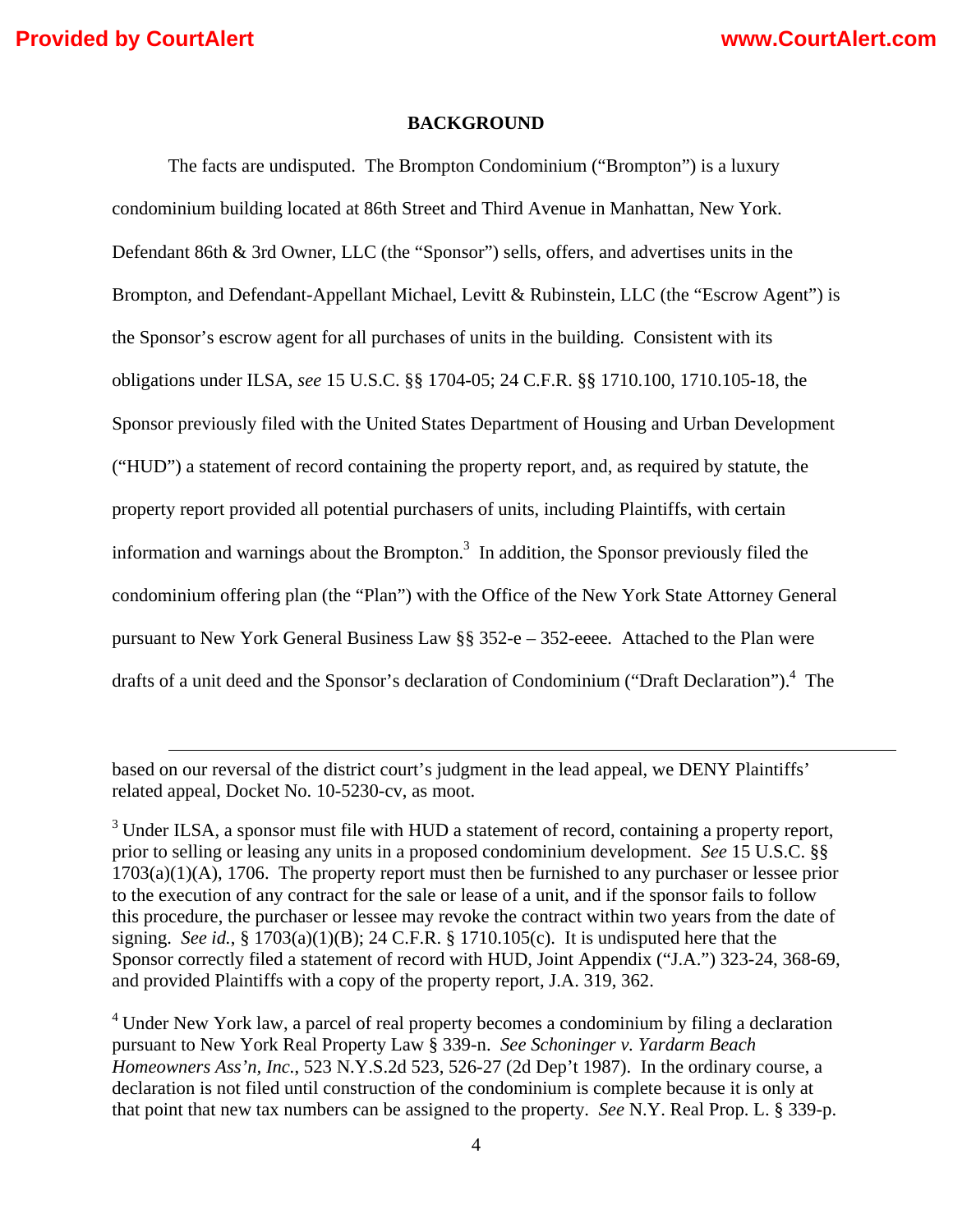Plan contained a detailed description of each unit in the Brompton, identifying the dimensions and locations of all rooms and windows, the floor plan, the location of the unit within the building, and the direction the unit faced. The Draft Declaration included a metes and bounds description of the Brompton and indicated, *inter alia*, the specific tax lots on which the building was to be erected.

At some time prior to May 2008, Plaintiffs received from the Sponsor the property report and the Plan for the Brompton. In May 2008, Plaintiffs entered into an agreement (the "Agreement") with Defendants to purchase Unit 20A in the Brompton for \$3.4 million. At the time Plaintiffs executed the Agreement, the Brompton was under construction; the building was not finished until January 2009. The Agreement incorporated by reference the Plan as well as the Draft Declaration. Under the Agreement's terms, Plaintiffs were to pay \$340,000 upon signing, another \$340,000 by November 2008 or on the date of closing, whichever was earlier, and the balance of the price at closing. The Agreement indicated that these two \$340,000 sums constituted the deposit. In the event of Plaintiffs' default, Section 12(b) of the Agreement stated that the Sponsor could cancel the Agreement and, "as its sole remedy, shall have the right, subject to the provision of Section 12(d) below, to retain, as and for liquidated damages, the Deposit and any interest earned on the Deposit." Section 12(d) of the Agreement provided:

> Notwithstanding the foregoing, if and only to the extent that the sale of the Residential Units is not exempt from the provisions of [ILSA], the amount of the Deposit to be retained by Sponsor upon Purchaser's failure to cure a default . . . will be the greater of (i) fifteen (15%) percent of the Purchase Price (excluding any interest owed) or (ii) the amount of damages incurred by Sponsor due to the default . . . .

Section 31 specifically prohibited Plaintiffs from recording the Agreement.

<u> 1989 - Johann Stein, marwolaethau a gweledydd a ganlad y ganlad y ganlad y ganlad y ganlad y ganlad y ganlad</u>

Consistent with this procedure, the Sponsor filed its declaration in February 2009 after construction of the Brompton was finished.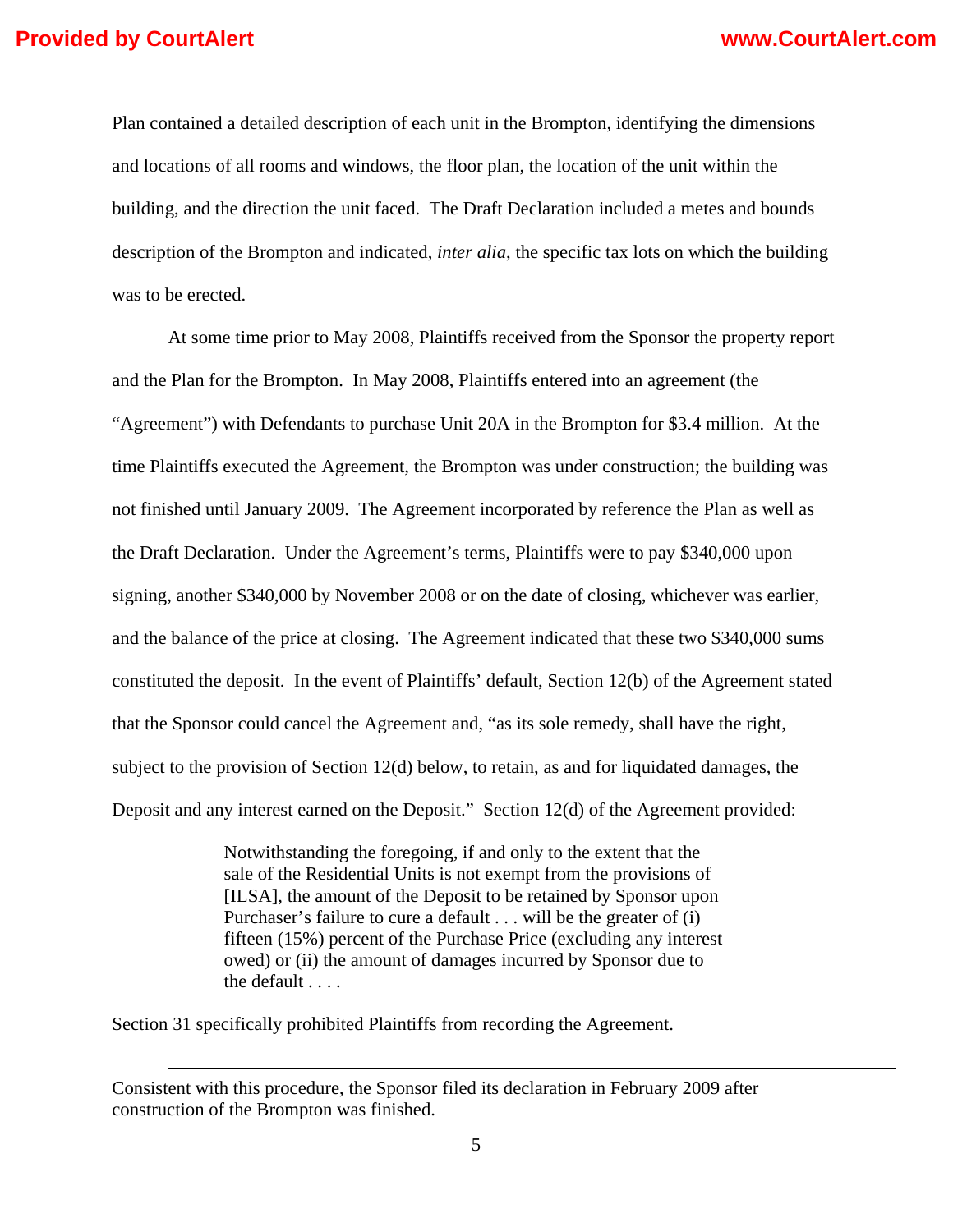In December 2008, the parties amended the Agreement to permit the second \$340,000 deposit to be paid in two separate installments of \$170,000. Plaintiffs paid the first installment but failed to pay the second. In aggregate, therefore, Plaintiffs paid \$510,000 as a deposit, or 15% of the purchase price. In March 2009, the Sponsor notified Plaintiffs by letter that it was exercising its right to cancel the Agreement and to retain the \$510,000 deposit, which the Sponsor demanded be released by the Escrow Agent. Plaintiffs objected and challenged the Sponsor's cancellation with the Office of the New York Attorney General. *See* N.Y. Comp. Codes R. & Regs. tit. 13, § 20.3(o)(3)(viii)(a). In January 2010, the Attorney General issued a decision finding that Plaintiffs had defaulted on the Agreement and that the Sponsor was entitled to the release of Plaintiffs' \$510,000 deposit. That same month, the Escrow Agent released the deposit to the Sponsor. In July 2009, however—four months after the Sponsor had informed Plaintiffs of its cancellation of the Agreement—Plaintiffs had notified the Sponsor that they were revoking the Agreement pursuant to ILSA. Plaintiffs asserted that the Agreement (1) failed to provide an adequate description of the property in violation of 15 U.S.C. § 1703(d)(1), and (2) contained an invalid liquidated damages clause in violation of 15 U.S.C. § 1703(d)(3). Defendants rejected Plaintiffs' purported revocation.

In August 2009, Plaintiffs brought the present action seeking both a declaration that they had validly revoked the Agreement pursuant to 15 U.S.C. § 1703(d) and also an award of \$510,000 in money damages, the amount paid as a deposit. Following discovery both parties moved for summary judgment. In October 2010, the district court entered judgment for Plaintiffs, holding that they were entitled to revoke the Agreement. The court reached this conclusion on grounds not explicitly advanced by the parties. Relying exclusively on the language of § 1703(d), the court held that "[r]ead in context, the statute requires that the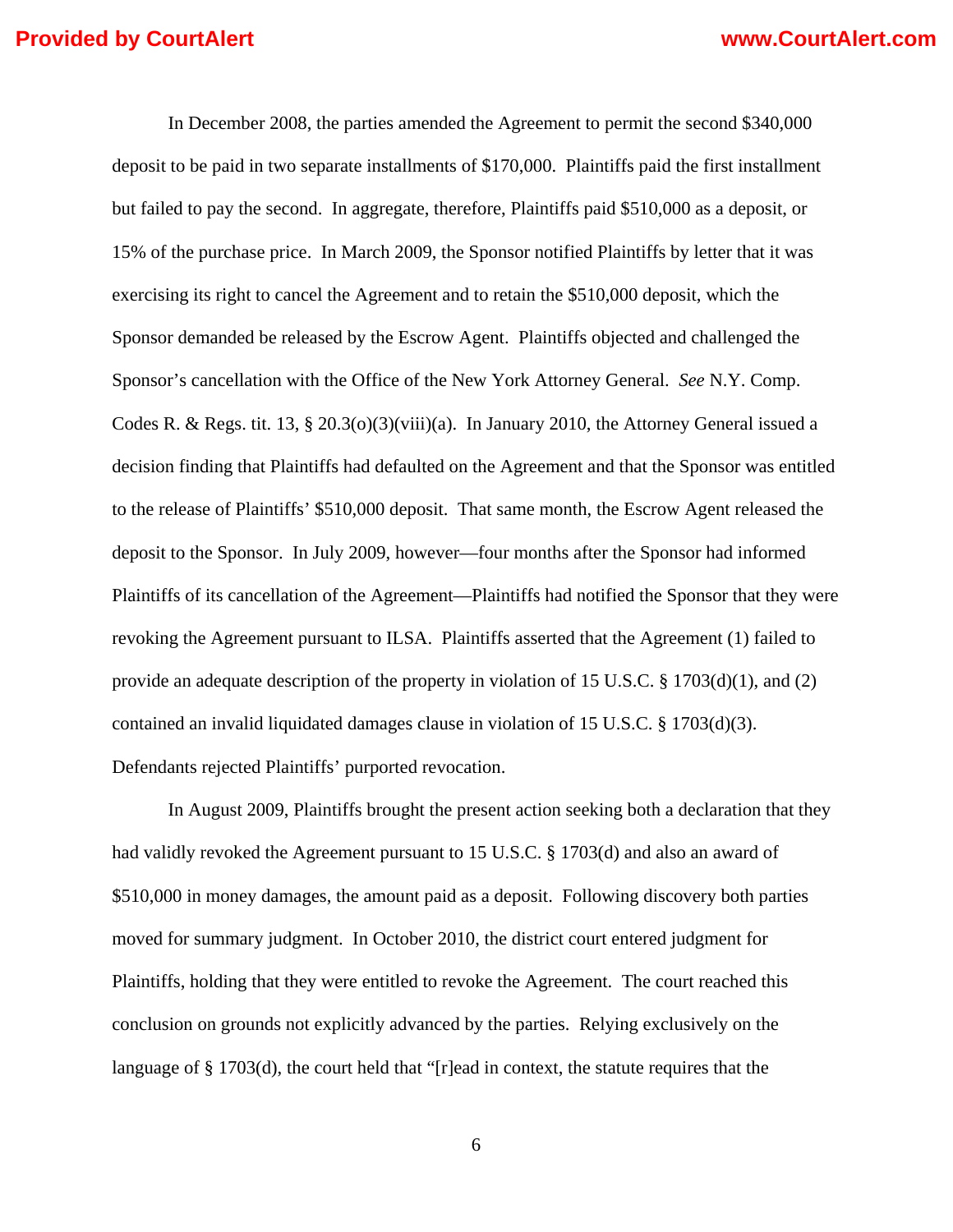description [of the lot] be included in a document that is in a form capable of being recorded," and because here, Plaintiffs' Agreement for the purchase of Unit 20A in the Brompton was not recordable under New York law, the court concluded that the Agreement was subject to revocation under ILSA. Defendants appealed.

### **DISCUSSION**

We review a grant of summary judgment *de novo* and will affirm "only where, construing all the evidence in the light most favorable to the non-movant and drawing all reasonable inferences in that party's favor, there is no genuine [dispute] as to any material fact and the movant is entitled to judgment as a matter of law." *McBride v. BIC Consumer Prods. Mfg. Co.*, 583 F.3d 92, 96 (2d Cir. 2009) (internal quotation marks and alteration omitted); *see* Fed. R. Civ. P. 56(a).

 Although Plaintiffs prevailed below, they do not expend considerable effort defending the lower court's interpretation of 15 U.S.C. § 1703(d), which, as already noted, did not rest on any argument squarely advanced by Plaintiffs. Instead, Plaintiffs reiterate the same points they raised below—namely, that the Agreement is revocable because it failed to provide an adequate description of the property in violation of 15 U.S.C. § 1703(d)(1) and because it contained an invalid liquidated damages clause in violation of 15 U.S.C. § 1703(d)(3). Defendants, by comparison, object to both the district court's and Plaintiffs' construction of § 1703(d) and assert that the Agreement satisfied fully the requirements of ILSA. The parties do agree that if we reject the district court's construction of § 1703(d), we should nonetheless reach the merits of their other arguments. We turn first to the district court's construction of  $\S 1703(d)$ , and then address the parties' competing interpretations of the statute.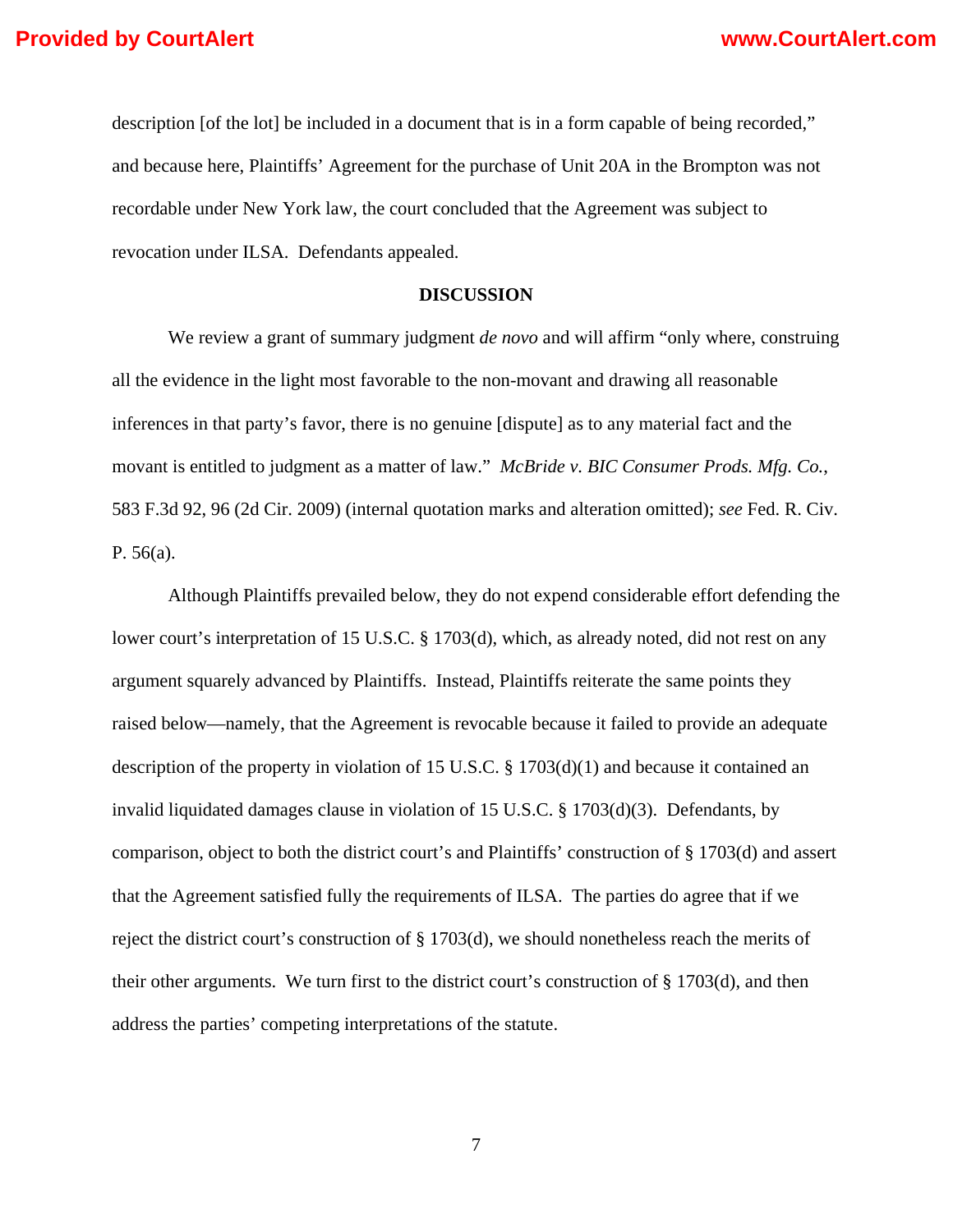### I. The District Court's Decision

The district court's holding rested solely on the language of  $\S 1703(d)$ , which provides:

Any contract or agreement which is for the sale or lease of a lot . . . and which does not provide --

> (1) a description of the lot which makes such lot clearly identifiable and which is in a form acceptable for recording by the appropriate public official responsible for maintaining land records in the jurisdiction in which the lot is located;

may be revoked at the option of the purchaser or lessee for two years from the date of the signing of such contract or agreement.

15 U.S.C. § 1703(d)(1). The district court interpreted this language to require "that the description [of the lot] be included in a document [i.e., the contact or agreement] that is in a form capable of being recorded." It reasoned that because "no provision of New York law . . . would permit the recording of a stand-alone description of real property," Congress must have intended that the "form acceptable for recording" clause in § 1703(d) refers to the underlying contract or agreement, not to the description of the lot itself. The court observed that under New York law, however, for an executory contract for the sale of real property, like the Agreement, to be recordable, it must, *inter alia*, be "acknowledged or proved." *See* N.Y. Real Prop. L. § 294(1). Because it is undisputed that the Agreement failed to satisfy this requirement, the court held that the "Agreement, containing the description, was not in recordable form and [wa]s subject to rescission under section 1703(d)(1) of ILSA." The court noted as well that the anti-recordation provision in Section 31 of the Agreement confirmed that the Agreement was not recordable.

 With great respect to the district court, we reject this interpretation. The phrase "which is in a form acceptable for recording" in  $\S 1703(d)(1)$  modifies the word "description" at the beginning of that same sentence, not the more distant nouns "contract or agreement" located in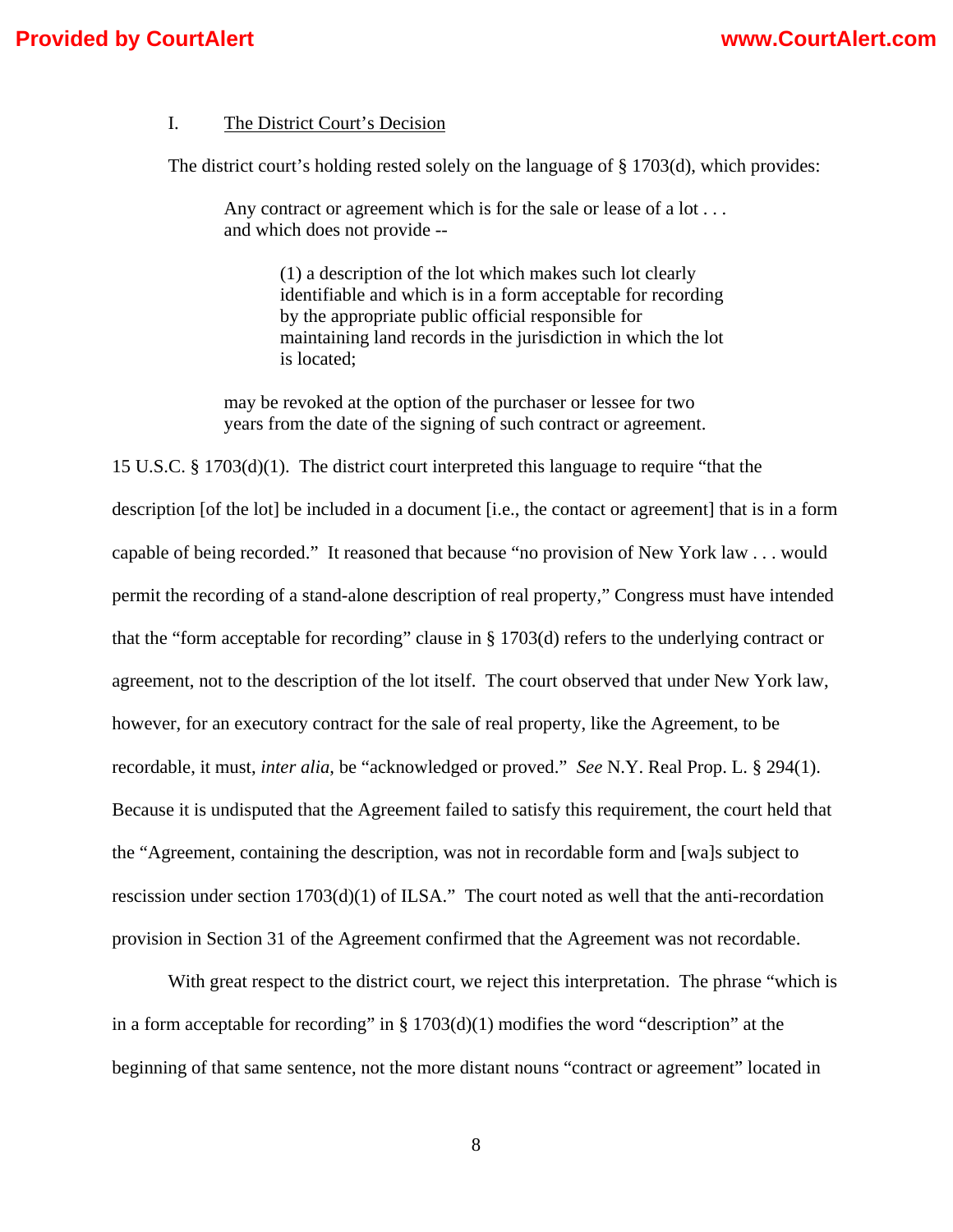the prior section. *See Barnhart v. Thomas*, 540 U.S. 20, 26 (2003) (observing that under the grammatical "rule of the last antecedent," any limiting clause or phrase should be read as modifying only the noun or phrase that it immediately follows); *accord Allard K. Lowenstein Int'l Human Rights Project v. Dep't of Homeland Sec.*, 626 F.3d 678, 681 (2d Cir. 2010) (holding that under "basic rules of grammar and punctuation," the qualifying phrase in question modified only the "immediately antecedent" clause and not the "more remote" clause). The most natural reading of  $\S 1703(d)(1)$ , therefore, is that a "contract or agreement" may be revocable within two years of the date of signing if that document does not include a *description* of the lot in question which (1) "makes such lot clearly identifiable" *and* (2) "is in a form acceptable for recording." Whether the contract or agreement itself is "in a form acceptable for recording" is immaterial.

 Additionally (and contrary to the district court's reasoning), that a description of a lot standing alone may not be recordable under New York law does not compel a different construction of  $\S 1703(d)(1)$ . The district court read into the statute language that is not there. Section § 1703(d)(1) does not require that the description of the lot be *a recordable document*, only that it be "*in a form acceptable for recording*." Congress could have mandated more clearly that revocation of a purchase agreement under ILSA turns on the recordability of the lot description—for example, by including language that the description "must be in a recordable document"—but it chose not to. *See Dodd v. United States*, 545 U.S. 353, 357 (2005) (observing that courts must presume that Congress "says in a statute what it means and means in a statute what it says") (quoting *Conn. Nat'l Bank v. Germain*, 503 U.S. 249, 253-54 (1992)); *accord Phong Thanh Nguyen v. Chertoff*, 501 F.3d 107, 114 (2d Cir. 2007). Congress required instead that the lot description be "in a form acceptable for recording," a phrase to which we turn and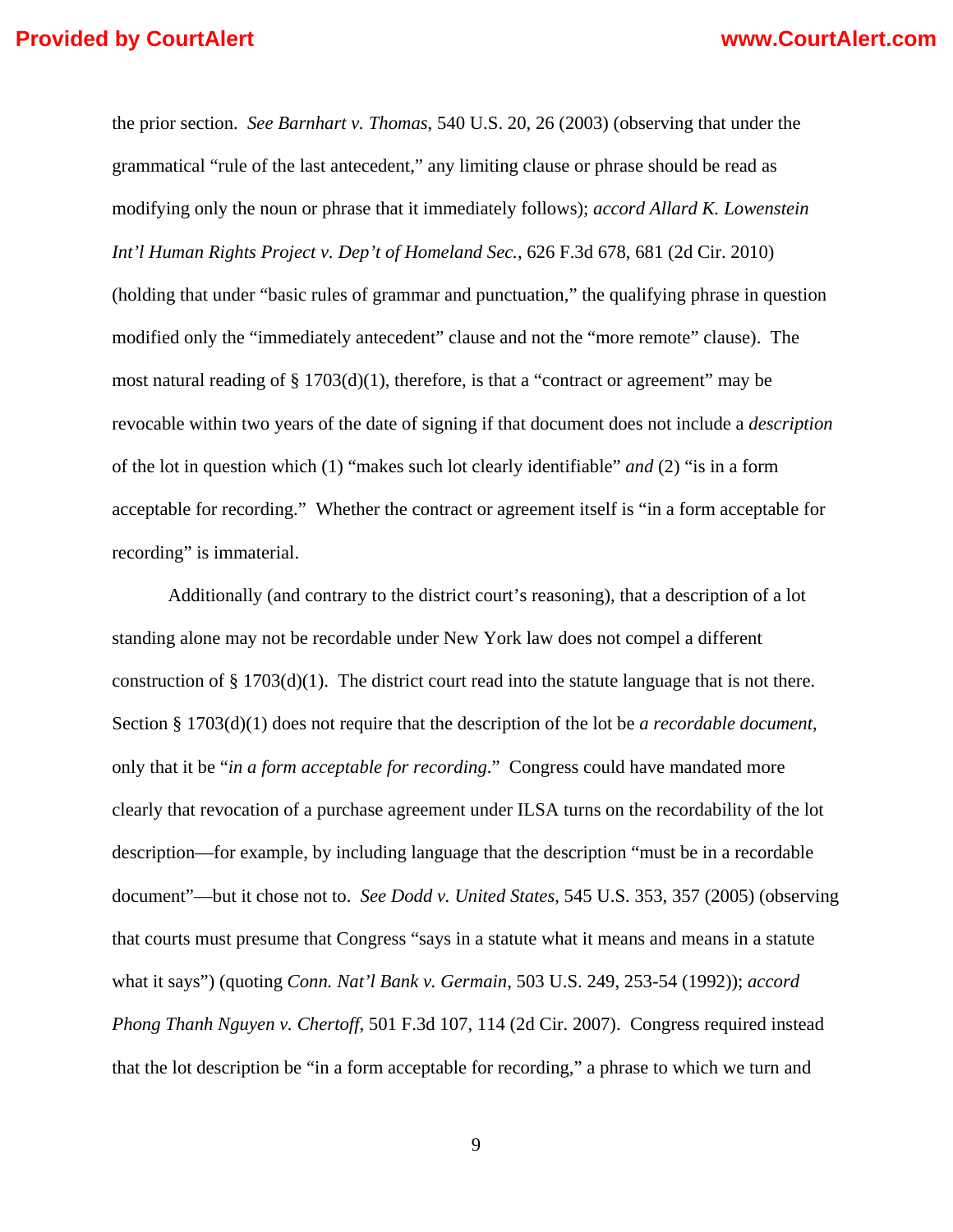interpret in the next section. The district court's interpretation fails to give effect to this plain language.

 Finally, reading § 1703(d)(1) to require that the *description* of a lot—and not the agreement or contract—be "in a form acceptable for recording" aligns with ILSA's underlying purpose. One of the core functions of ILSA is "to prevent false and deceptive practices in the sale of . . . land by requiring developers to disclose information needed by potential buyers." *Flint Ridge Dev. Co. v. Scenic Rivers Ass'n of Okla.*, 426 U.S. 776, 778 (1976); *see Bodansky v. Fifth on the Park Condo, LLC*, 635 F.3d 75, 80 (2d Cir. 2011) (observing that ILSA was enacted in response to an epidemic of unscrupulous marketing and sale of undeveloped subdivided land and was designed to "require[] full disclosure to buyers of [such] land"); *accord Long v. Merrifield Town Ctr. L.P.*, 611 F.3d 240, 245 (4th Cir. 2010); *Winter v. Hollingsworth Props., Inc.,* 777 F.2d 1444, 1446-47 (11th Cir. 1985). Construing § 1703(d)(1) to mandate that the description of a lot in a contract or agreement be clear and specific enough to satisfy generally the local recording statutes "in the jurisdiction in which the lot is located,"  $\S$  1703(d)(1), furthers this goal because it guarantees that developers provide potential buyers with the information they need to make an informed decision about their purchase. *See Long*, 611 F.3d at 245. By comparison, interpreting the statute to require that the contract or agreement satisfy the technical requirements for recordability in the applicable local jurisdiction does not further this purpose.

 For the foregoing reasons, we conclude that under 15 U.S.C. § 1703(d)(1), the "description of the lot" in the underlying contract or agreement—and not that contract or agreement itself—must be "in a form acceptable for recording" in the "jurisdiction in which the lot is located."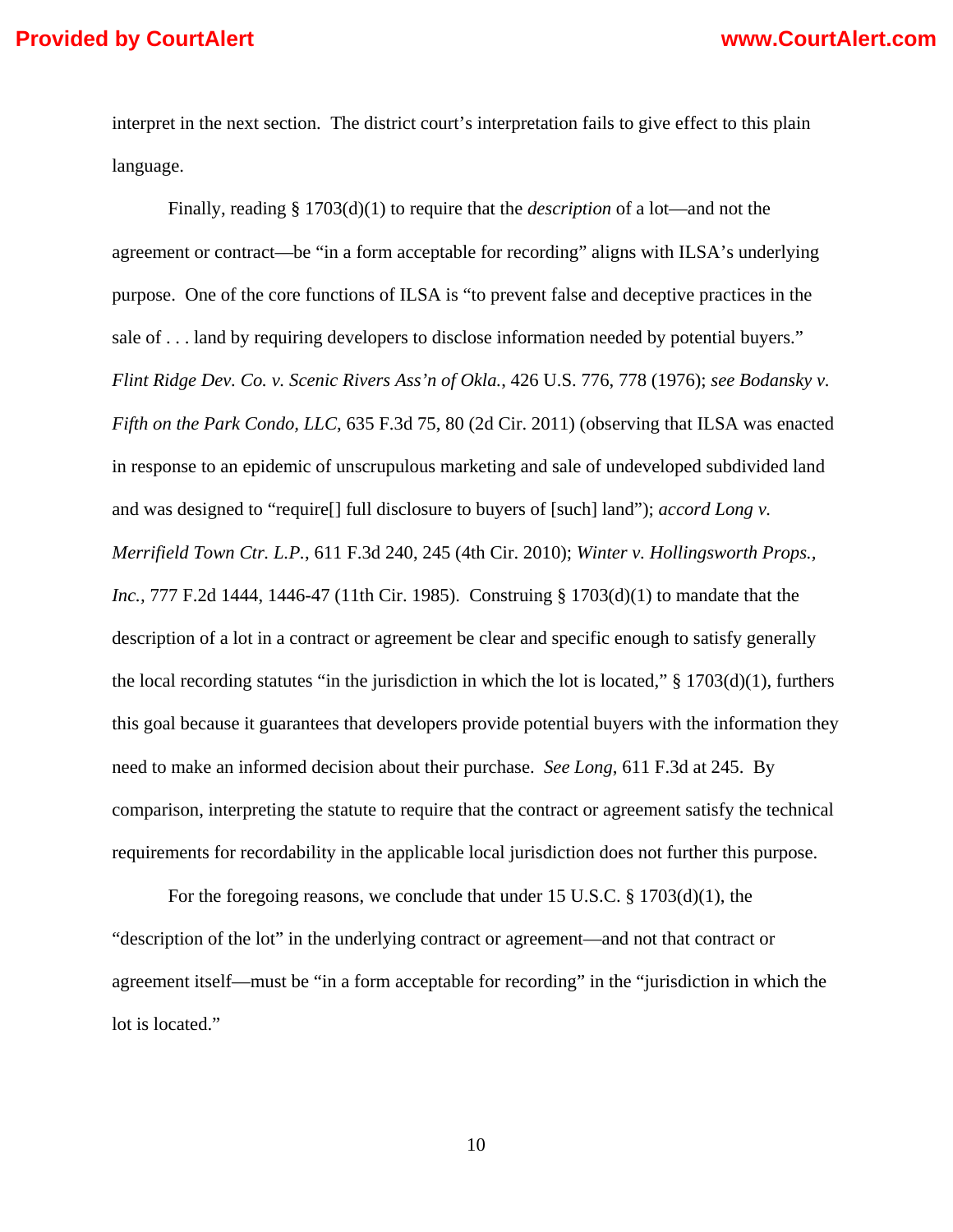### II. Whether the Agreement Satisfies ILSA

Although we could, at this juncture, remand to the district court for further proceedings, the parties urge us to rule on whether under 15 U.S.C. § 1703(d)(1) the description of Unit 20A in the Agreement was "in a form acceptable for recording" and whether the Agreement's liquidated damages clause violates  $\S 1703(d)(3)$ —issues that were left unresolved below. While generally we decline considering arguments not addressed by the district court, *see Singleton v. Wulff*, 428 U.S. 106, 120 (1976), this is a prudential rule we apply at our discretion, *see Booking v. Gen. Star Mgmt. Co.*, 254 F.3d 414, 418-19 (2d Cir. 2001) ("It follows therefore that we have discretion to consider issues that were raised, briefed, and argued in the District Court, but that were not reached there."). In determining whether to consider such issues, we rely on a number of factors, including the interests of judicial economy, *see Petrosino v. Bell Atl.*, 385 F.3d 210, 224 (2d Cir. 2004), and whether the unaddressed issues present pure questions of law, *see Booking*, 254 F.3d at 419. Both factors are satisfied here. Remanding the matter for further consideration would be inefficient because the issues were fully briefed and argued in the district court. In addition, these issues present clear questions of law concerning the proper statutory interpretation of ILSA. We thus turn to the merits of the parties' arguments.

### i. Section  $1703(d)(1)$

Plaintiffs advance a novel but ultimately unavailing argument for why the description of Unit 20A in the Agreement failed to satisfy 15 U.S.C. § 1703(d)(1). Relying principally on Congress' use of the word "form" in the phrase, "in a *form* acceptable for recording," Plaintiffs contend that, to comply with  $\S 1703(d)(1)$ , the description of the lot must be set forth in a specific document—a "form"—that is recordable in the relevant jurisdiction. They maintain that, in New York, that "form" is the unit deed (which they identify as New York's "unit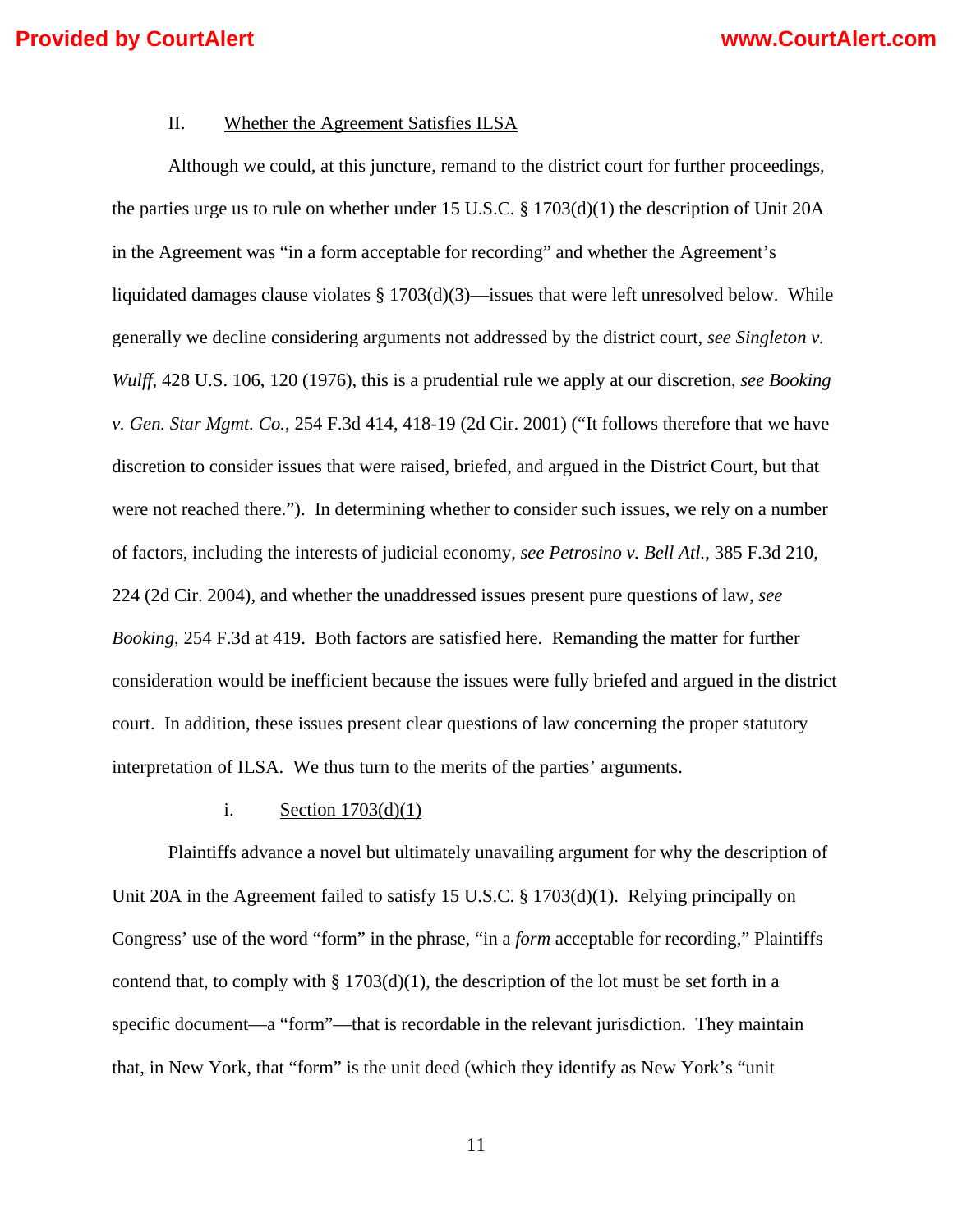description clause"), and because New York's Condominium Act mandates that a condominium unit deed contain "the liber, page and date of recording of the declaration," N.Y. Real Prop. L § 339-o, for a description of the lot to be "in a form acceptable for recording," the description must include this particular information. Because the draft unit deed attached to the Plan (and incorporated by reference in the Agreement) did not contain this information, Plaintiffs assert that the Agreement failed to comply with 15 U.S.C.  $\S 1703(d)(1)$ . Alternatively, Plaintiffs argue that even if the description of the lot need not contain the information required for recording a unit deed under state law, the description provided in the Agreement was insufficient because it inaccurately described the Brompton and the unit that Plaintiffs agreed to purchase. Defendants counter that Plaintiffs' construction of § 1703(d)(1) contradicts the statutory language and the applicable regulations and that their challenge to the accuracy of the description provided in the Agreement is without merit.

We find Plaintiffs' arguments to be unpersuasive. They assume that, under  $\S 1703(d)(1)$ , the description of the lot contained in the purchase contract or agreement must be identical to the property specifications contained in the deed ultimately used to convey the unit. Indeed, they posit—without reference to any supporting authority—that New York Real Property Law § 339 o "sets forth [what] a valid condominium unit description [should] include[]." Pls.' Br. at 34. But nothing in § 1703(d)(1) suggests that Congress intended that the description of the lot mandated under ILSA be coextensive with what is required for conveyance of an individual unit in the relevant jurisdiction. As already discussed, the plain language of  $\S 1703(d)(1)$  requires only that the description of the lot be "in a form acceptable for recording"—it does not require that the description be "in a form acceptable for recording" as *the deed* for the lot. ILSA's origins confirm that Congress was concerned with disclosure, *not* conveyance. By enacting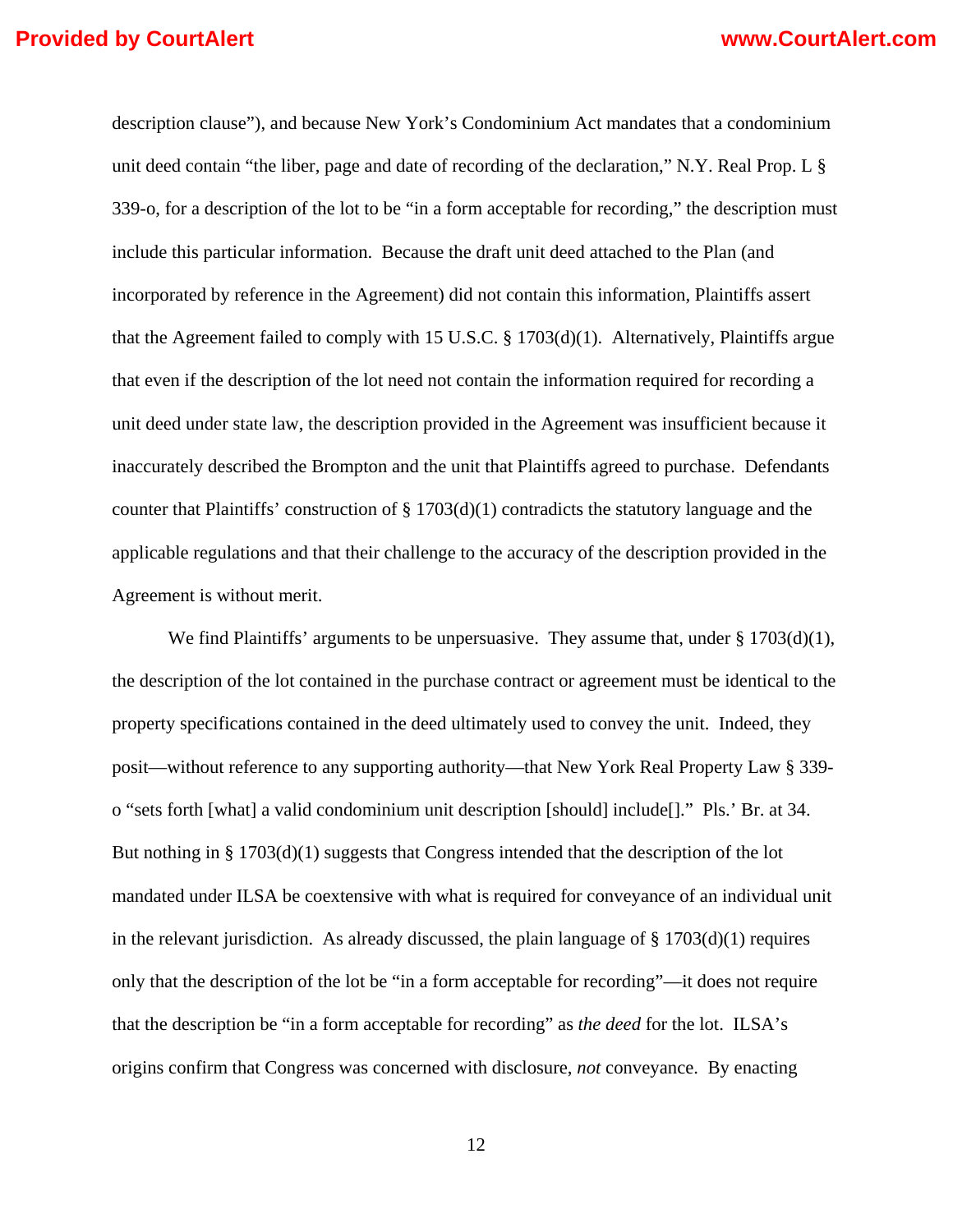ILSA, Congress sought to curtail rampant misleading advertising and sale of undeveloped subdivided land by creating a national standard to guarantee full disclosure for the benefit of prospective buyers, not to harmonize local requirements for the conveyance of undeveloped lots. *Cf. SEC v. DiBella*, 587 F.3d 553, 572 (2d Cir. 2009).

Even if the plain language of  $\S 1703(d)(1)$  did not demonstrate the weakness in Plaintiffs' argument, their construction of the statute contradicts industry practice as well as other ILSA provisions. The Real Estate Board of New York represents that, as in other jurisdictions, it is common in New York for sponsors to offer units for sale and to enter into purchase agreements for those units prior to the filing of the condominium declaration. Real Estate Bd. of N.Y. Br. at 11. And because a condominium declaration ordinarily cannot be filed until new tax lot numbers are assigned to each unit, which can only occur once construction is complete, *see* N.Y. Real Prop. L. § 339-p, buyers often will execute purchase agreements before the declaration is recorded, i.e., prior to completion of the development. Plaintiffs' interpretation would prohibit this common and long-standing practice. If, as Plaintiffs urge, the description of the lot must be in a form acceptable for recording the deed, then a purchase agreement for a unit could be executed only after construction was finished because it is only at that point that the declaration would be recorded, and thus that the "liber, page and date of recording of the declaration" required for a deed, *see* N.Y. Real Prop. L. § 339-o—would be obtainable. Nothing in ILSA suggests that Congress intended this outcome. To the contrary, other provisions of the statute confirm that Congress was aware of the practice of pre-completion sales and contemplated that the description of a unit required under  $\S 1703(d)(1)$  may not be adequate for conveyance.

 For example, ILSA distinguishes explicitly between a "subdivision" and a "lot," defining the former as "land which . . . is divided or is proposed to be divided into lots . . . for the purpose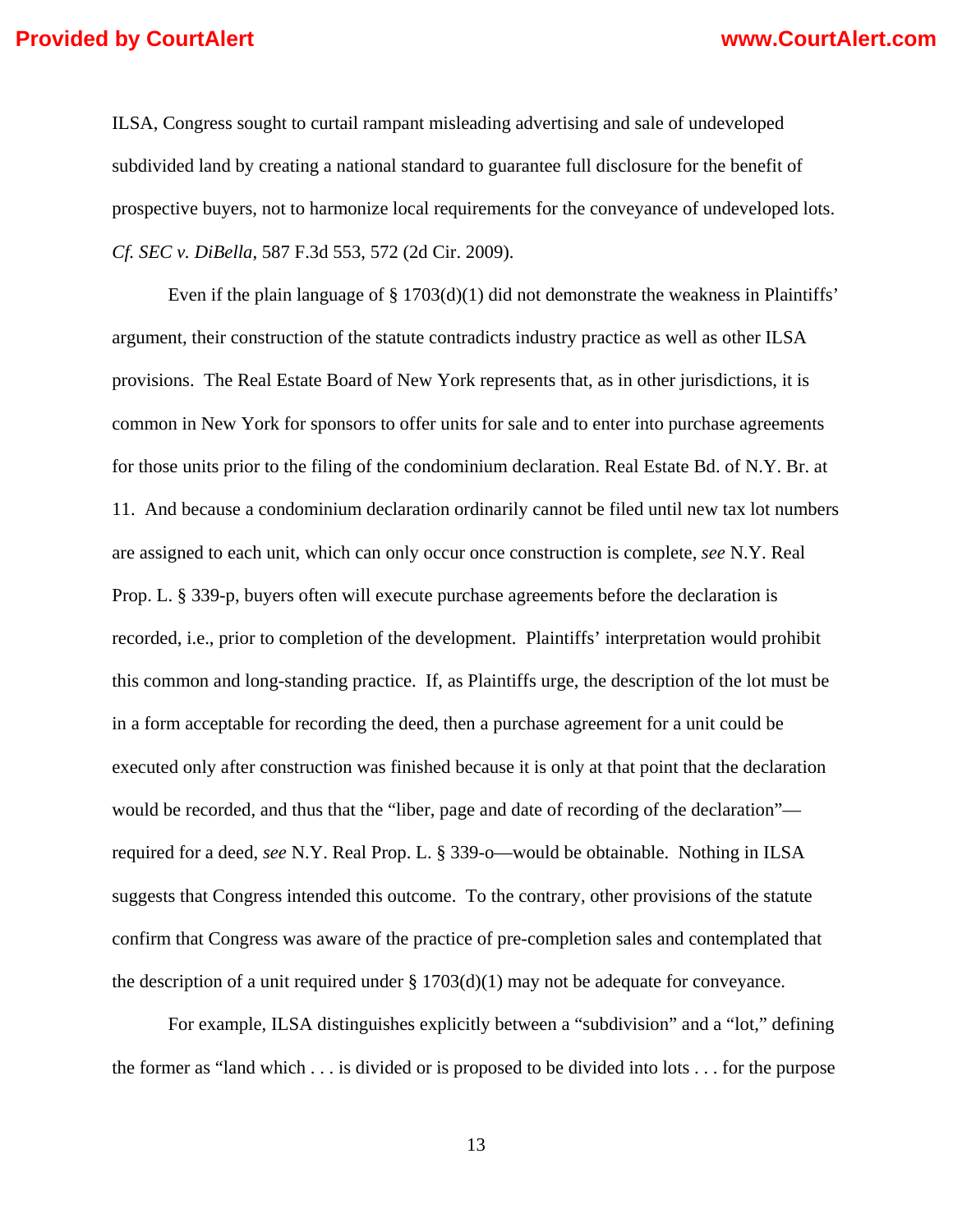of sale or lease as part of a common promotional plan." 15 U.S.C. § 1701(3). The statute also requires that in the statement of record filed with CFPB, the sponsor must include "copies of the deed or other instrument establishing title to the subdivision," "a legal description of, and a statement of the total area included in, the subdivision," and "a map showing the division proposed and the dimensions of the lots to be covered by the statement of record and their relation to existing streets and roads." 15 U.S.C. §§ 1704(a), 1705(2), 1705(8). Two conclusions flow from these provisions. First, that a subdivision is defined as land that "is divided *or is proposed to be divided* into lots . . . for the purpose of sale" suggests that Congress recognized that the lot a purchaser contracts to buy may or may not exist at the time the contract for sale is executed. And because a lot may merely be "proposed" and not yet in existence at the time the contract is executed, Congress understood that the description of the lot in the purchase agreement may not be in a form acceptable for recording a deed since, by definition, conveyance of the lot would be impossible under such circumstances. Second, that the statement of record must include a "legal description" of the subdivision (i.e., one "made by reference to a government survey, metes and bounds, or lot numbers of a recorded plat," *Black's Law Dictionary* § 18(c) (9th ed. 2009)), but that a lot, on the other hand, can be identified based only on its "dimensions" and its "relation to existing streets and roads," confirms that Congress understood that an individual lot would not be amenable to the same type or extent of description as the larger subdivision of which it was a part.<sup>5</sup> For these reasons, we decline to adopt

 $5$  Because 15 U.S.C. § 1703(d)(1) is unambiguous, we need not rely on the agency's implementing regulations. *See Lopez v. Terrell*, 654 F.3d 176, 181 (2d Cir. 2011) (affirming the well-established rule that under *Chevron, U.S.A., Inc. v. Natural Resources Defense Council, Inc.*, 467 U.S. 837, 842-43 (1984), deference to the agency's interpretation is warranted only if the statute is ambiguous). That those regulations undermine Plaintiffs' construction of the statute is nevertheless significant. Among other things, HUD requires that the property report, which the sponsor is required to provide to all potential purchasers, must indicate whether the "plats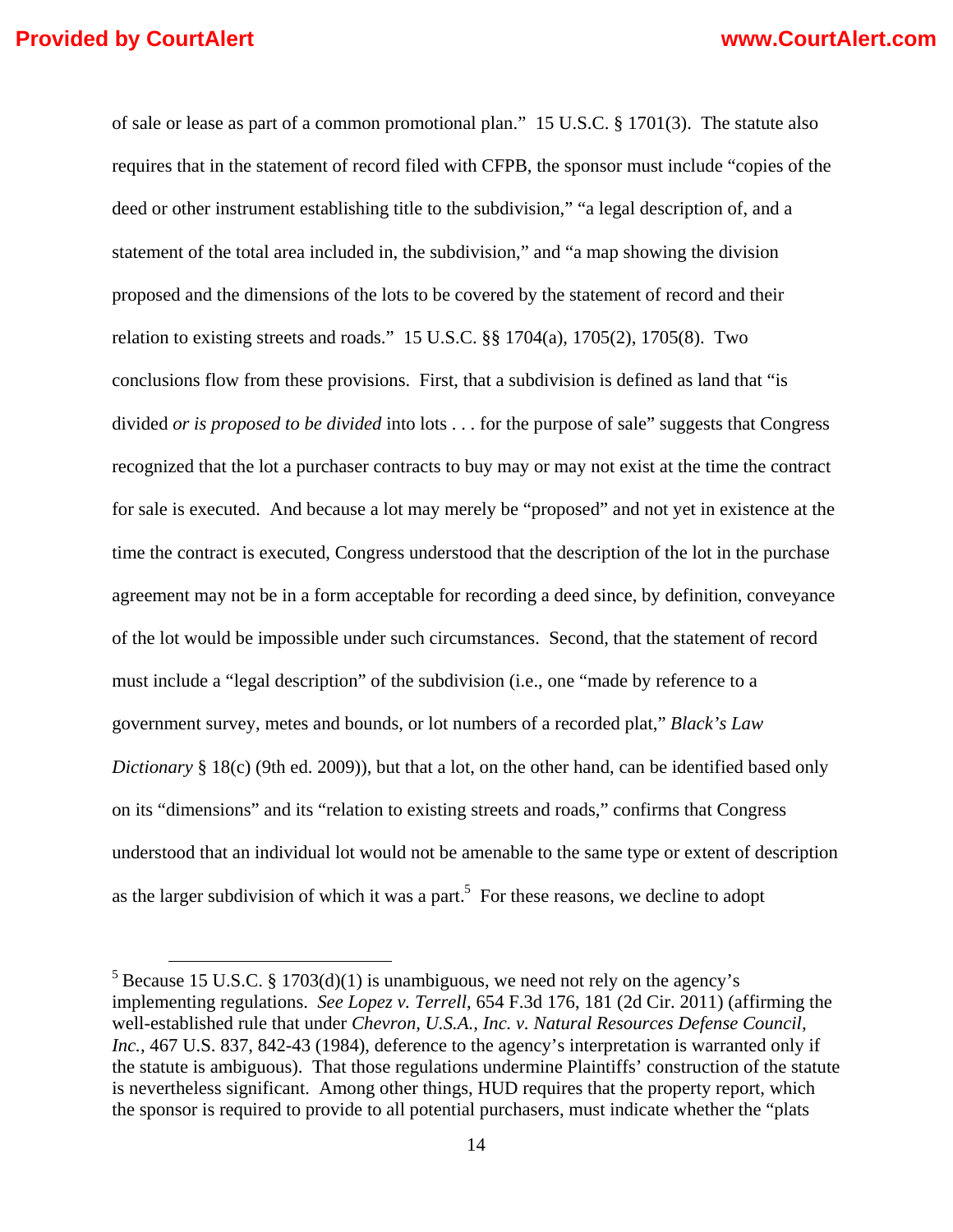Plaintiffs' construction of 15 U.S.C. § 1703(d)(1). By its plain language, the description of the lot need not be equivalent to the type of description required to convey the unit.

Having rejected Plaintiffs' interpretation, we arrive at our ultimate inquiry: whether under 15 U.S.C. § 1703(d)(1) the actual description of the lot provided in the Agreement was in a form acceptable for recording. Defendants urge that the description here satisfied ILSA because the description was sufficiently detailed to be in a form acceptable for recording under New York law. They observe that the Agreement identified the apartment Plaintiffs purchased as Unit 20A; that the Plan attached to the Agreement delineated Unit 20A on the condominium's floor plans and contained a specific floor plan of that particular unit; and that the unit's floor plan indicated the dimensions and locations of the rooms and windows, the location of the unit within the building, and the direction the unit faced. Plaintiffs do not argue that this description is

covering the lots in th[e] Report [have] been recorded,"  $24$  C.F.R. § 1710.109(g)(1)(ii), and if they have not, the report must state whether "the description of the lots given in th[e] Report [is] legally adequate for the conveyance of land in the jurisdiction where the subdivision is located," *id.* Significantly, if the description is *not* sufficient for conveyance, the sponsor must "include a statement [in the Report] to the effect that the description of the lots is not legally adequate for the conveyance of the lots and that it will not be until the plat is recorded." *Id.* Similar to the statutory language, therefore, HUD's regulations confirm that the agency, like Congress, understood that the description of a lot in the purchase contract may not—and indeed, need not be adequate for conveyance of the unit. Here, the Sponsor complied fully with these regulatory requirements. The property report Plaintiffs received stated explicitly:

<u> 1989 - Johann Stein, marwolaethau a gweledydd a ganlad y ganlad y ganlad y ganlad y ganlad y ganlad y ganlad</u>

**NEITHER THE FLOOR PLANS NOR THE DECLARATION HAVE BEEN SUBMITTED TO THE [REAL PROPERTY ASSESSMENT BUREAU OF THE CITY OF NEW YORK]. UNTIL THE FLOOR PLANS ARE FILED AND THE DECLARATION IS RECORDED THE DESCRIPTION OF THE UNITS IS NOT LEGALLY ADEQUATE FOR THE CONVEYANCE OF THE UNITS. THEREAFTER EACH UNIT WILL BE LEGALLY DESCRIBED BY REFERENCE TO ITS UNIT AND TAX LOT NUMBER AS SET FORTH IN THE RECORDED DECLARATION AND FILED FLOOR PLANS.**

J.A. 107 (bolding and capitalization in original).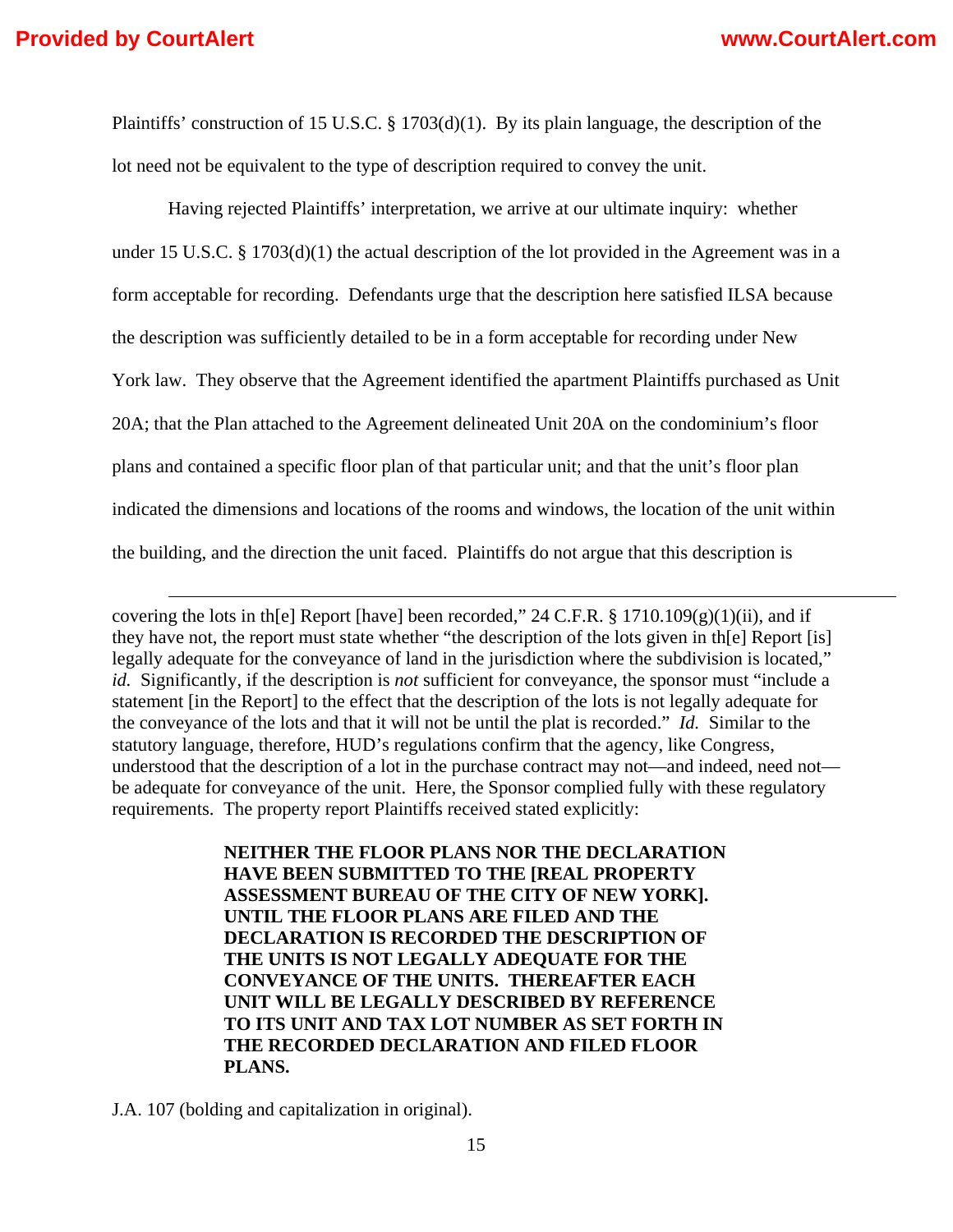inadequate, nor do they challenge Defendants' assertion that if set forth in an appropriate instrument, the description could be recorded. Rather, Plaintiffs' sole contention is that the description in the Agreement is inaccurate, and for that reason, fails to satisfy  $\S 1703(d)(1)$ . We disagree.

Plaintiffs rely on an inconsistency between the Draft Declaration incorporated by reference in the Agreement and the actual declaration filed by the Sponsor in February 2009. They note, in particular, that the former stated that parcel one of the proposed Brompton condominium—which was erected on three existing parcels of real property—would occupy only the "volume of space . . . which lies above the horizontal plane having elevation 90.52 feet" above ground level, whereas the latter indicated that the Brompton would occupy all of the space in that parcel that lay above *and below* that same horizontal plane. J.A. 165, 179-83. Although our review of the record confirms this inconsistency, it is immaterial. At most, the variance Plaintiffs identify is a clerical error. Indeed, other documents included in the Plan make clear that the Brompton would occupy all of the space in the parcel in question. Moreover, satisfaction of  $\S 1703(d)(1)$  turns on the adequacy of the description of the individual lot, not the subdivision as a whole. Because Plaintiffs' twentieth floor apartment was not part of the groundlevel area omitted from the description of the Brompton provided in the Draft Declaration, any misidentification of the building had no effect on the description of Plaintiffs' unit.

In the absence of any tenable argument suggesting otherwise, we conclude that the description of the lot in the Agreement was in a form acceptable for recording, thus complying with 15 U.S.C. § 1703(d)(1). Indeed, Plaintiffs altogether fail to identify any material information omitted from the description provided by the Sponsor in the Agreement that, by their account, would have made the description otherwise unacceptable for recording. In this respect,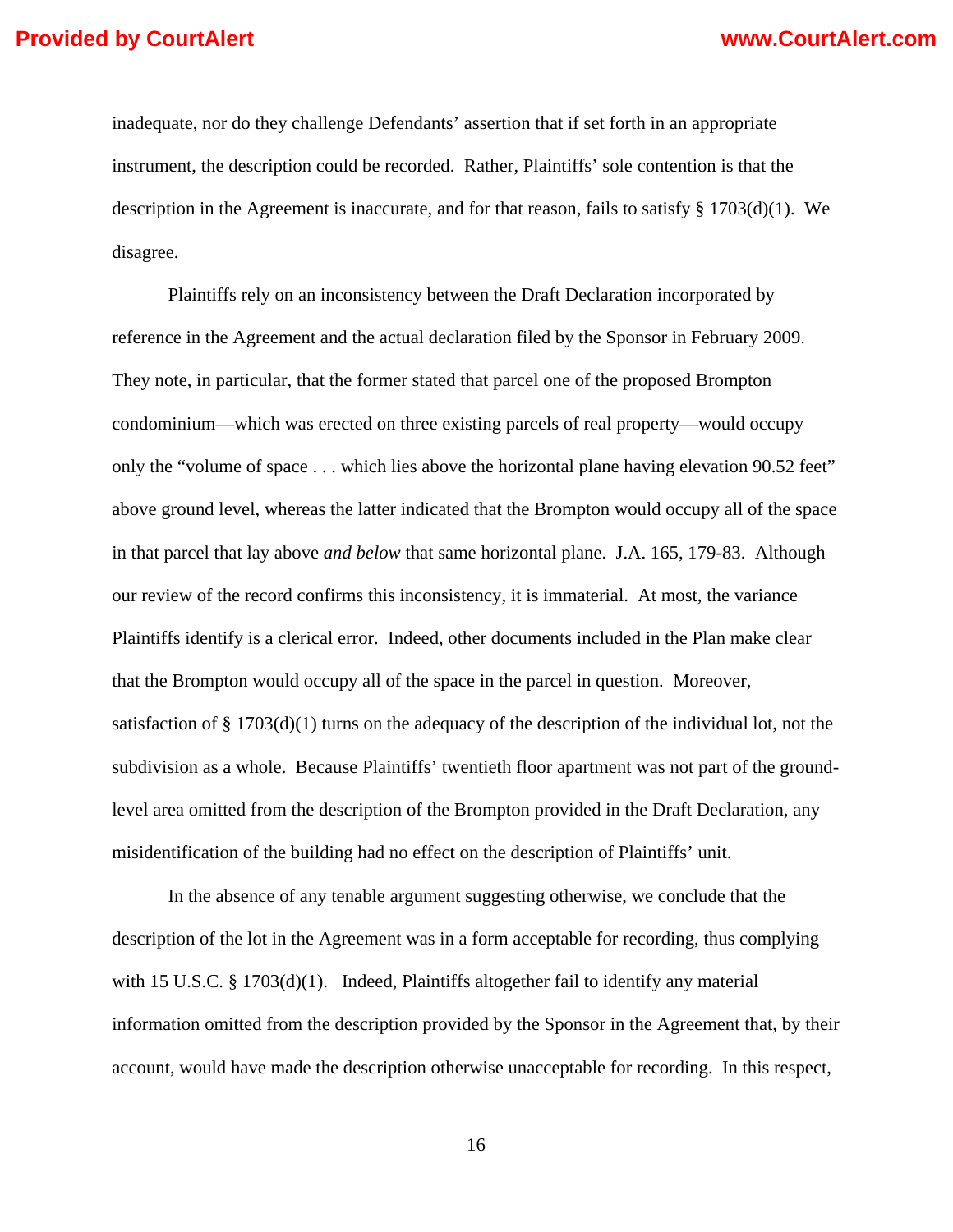therefore, we emphasize again that the Agreement contained a copy of the Draft Declaration.

And while that document was not yet recorded at the time the Agreement was executed, because construction of the Brompton was ongoing, the Draft Declaration contained all of the descriptive information required under state law to create the condominium.<sup>6</sup> *See* N.Y. Real Prop. L. § 339 n. For this reason, the description provided to Plaintiffs in the Agreement was undoubtedly "in a form acceptable for recording," because as the record demonstrates, it was that description that was ultimately recorded. Plaintiffs' claim for revocation of the Agreement under  $\S 1703(d)(1)$  is thus unavailing.

### ii. Section  $1703(d)(3)$

Alternatively, Plaintiffs assert that the Agreement is revocable under ILSA because the liquidated damages clause violates 15 U.S.C. § 1703(d)(3). That section provides that a contract for the sale or lease of a lot can be revoked within two years of the signing date if the contract

4. The unit designation of each unit, and a statement of its location, approximate area, number of rooms in residential areas, and common element to which it has immediate access, and any other data necessary for its proper identification.

5. Description of the common elements and a statement of the common interest of each unit owner.

N.Y. Real Prop. L § 339-n. Here, the Draft Declaration, which was incorporated by reference in the Agreement, contained all of this required information.

 <sup>6</sup> Under New York law, a condominium declaration must contain, *inter alia*:

<sup>2.</sup> Description of the land on which the building and improvements are or are to be located.

<sup>3.</sup> Description of the building, including the location of the building by reference to fixed monuments or tax map parcel data, stating the number of stories, basements and cellars, the number of units and the principal materials of which it is or is to be constructed.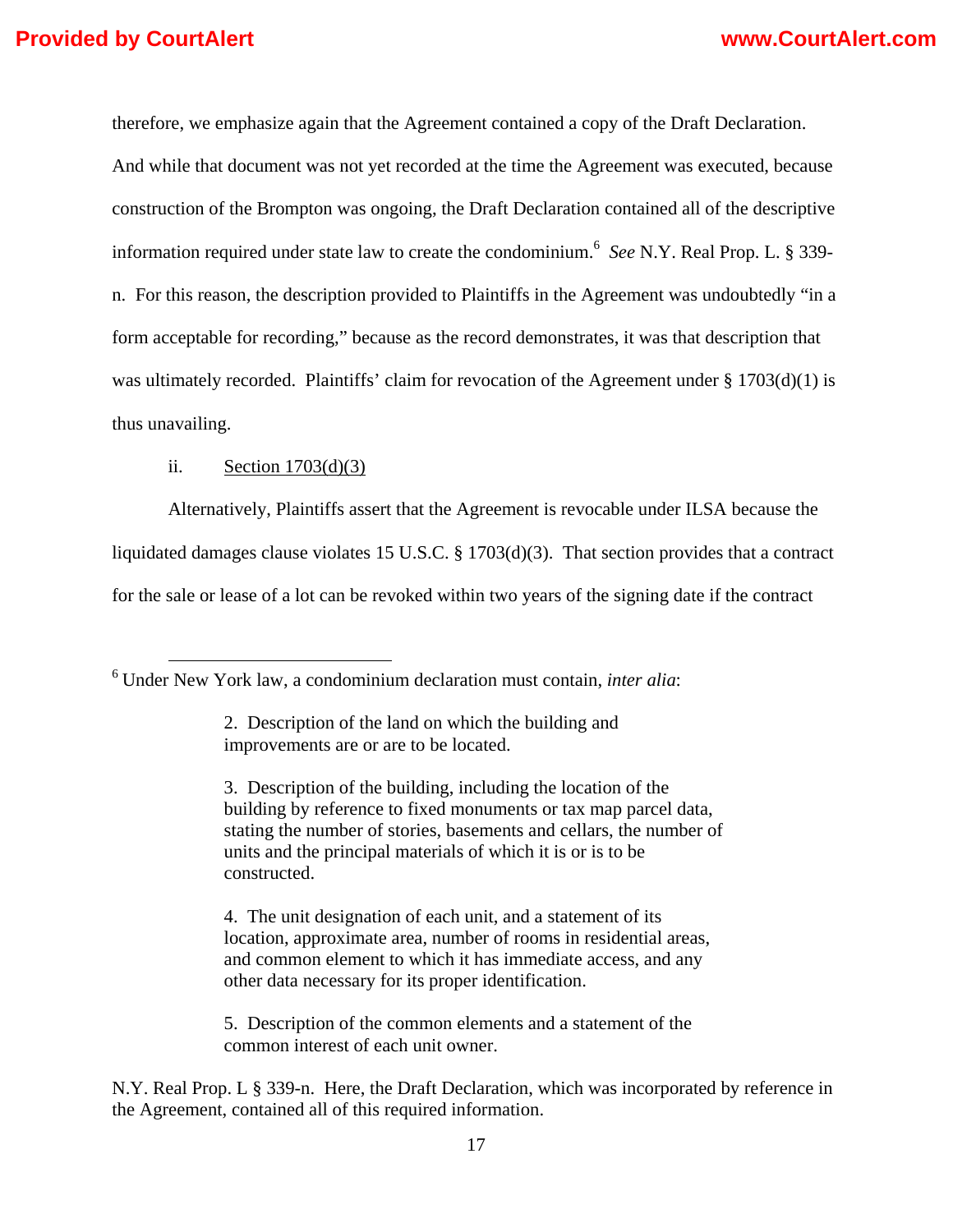fails to indicate that in the event of the purchaser's default or breach, the seller can retain only the greater of (a) 15% of the purchase price of the lot, excluding interest owed, or (b) the damages incurred by the seller for the purchaser's default. 15 U.S.C. § 1703(d)(3). Here, section 12(b) of the Agreement stated that if Plaintiffs defaulted, the Sponsor could elect to cancel the Agreement and "as its sole remedy, shall have the right, *subject to the provision of Section 12(d) below*, to retain, as and for liquidated damages, the Deposit." J.A. 74 (emphasis added). Section 3.1 of the Agreement provided that the "Deposit" consisted of the two initial payments of \$340,000, totaling \$680,000, or 20% of the purchase price. Section 12(d) of the Agreement—which, as indicated, was referenced explicitly in Section 12(b)—clarified:

> Notwithstanding the foregoing, if and only to the extent that the sale of the Residential Units is not exempt from the provisions of the Interstate Land Sales Full Disclosure Act, the amount of the Deposit to be retained by Sponsor upon Purchaser's [default] . . . will be the greater of (i) fifteen percent (15%) of the Purchase Price (excluding any interest owed) or (ii) the amount of damages incurred by Sponsor due to the default.

Without question, therefore, section 12(d) of the Agreement made clear that, to the extent the Agreement was subject to ILSA, in the event of Plaintiffs' default the amount the Sponsor could retain as liquidated damages was 15% of the purchase price or actual damages incurred, whichever was greater.

 Plaintiffs concede, as they must, that in light of section 12(d), the Agreement was consistent with 15 U.S.C. § 1703(d)(3). They assert, nonetheless, that the "deceptive" phraseology of sections 12(b) and 12(d) of the Agreement failed to apprise them of their rights, thus violating ILSA. We reject this argument as unfounded. The language of the contract is clear: insofar as ILSA applies, the liquidated damages for Plaintiffs' breach shall be capped at the greater of 15% of the total purchase price or actual damages as a result of the default. Even